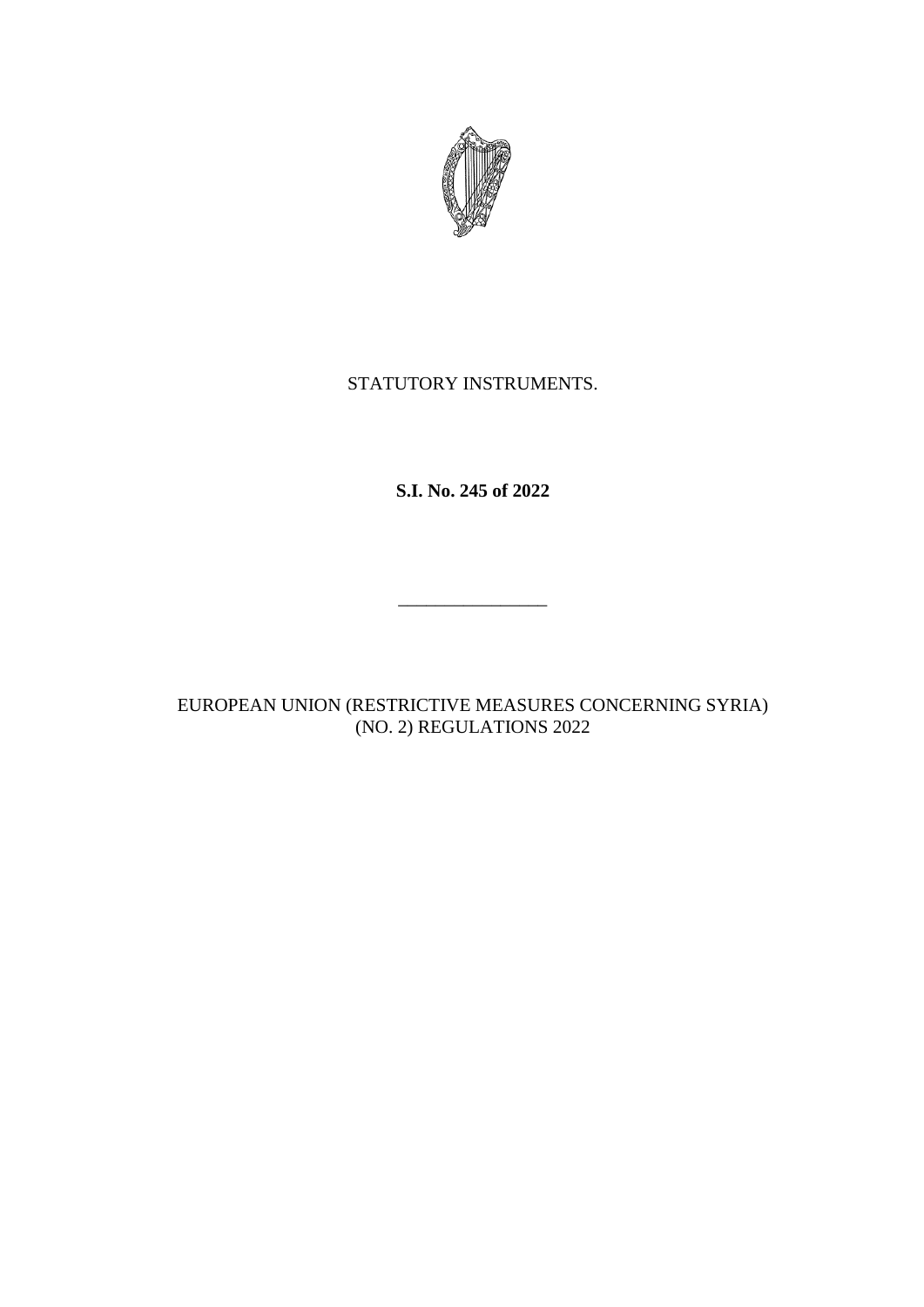### S.I. No. 245 of 2022

#### EUROPEAN UNION (RESTRICTIVE MEASURES CONCERNING SYRIA) (NO. 2) REGULATIONS 2022

I, LEO VARADKAR, Minister for Enterprise, Trade and Employment, in exercise of the powers conferred on me by section 3 of the European Communities Act 1972 (No. 27 of 1972) and for the purpose of giving full effect to Council Regulation (EU) No  $36/2012$  of 18 January  $2012<sup>1</sup>$ , as amended, hereby make the following regulations:

1. These Regulations may be cited as the European Union (Restrictive Measures concerning Syria) (No. 2) Regulations 2022.

#### 2. (1) In these Regulations -

"Council Regulation" means Council Regulation (EU) No 36/2012 of 18 January  $2012<sup>1</sup>$  as amended by the European acts specified in Schedule 1;

"European act" means an act adopted by an institution of the European Union or an institution of the European Communities.

(2) A word or expression which is used in these Regulations and which is also used in the Council Regulation has, unless the context otherwise requires, the same meaning in these Regulations as it has in the Council Regulation.

3. A person who contravenes a provision of the Council Regulation specified in Part 1 of Schedule 2 shall be guilty of an offence.

4. Notwithstanding Regulation 3, a person who has received an authorisation under an Article of the Council Regulation specified in Part 2 of Schedule 2 may, subject to compliance with the terms and conditions of such authorisation, do such of the things as are so authorised.

5. A person who is guilty of an offence under Regulation 3 shall be liable -

- (*a*) on summary conviction, to a class A fine or to imprisonment for a term not exceeding 12 months or both, or
- (*b*) on conviction on indictment, to a fine not exceeding  $\epsilon$ 500,000 or to imprisonment for a term not exceeding 3 years or both.

6. A competent authority in the State, following such consultation as it considers necessary with other competent authorities, for the purposes of the

 $1$  OJ L16, 19.1.2012, p.1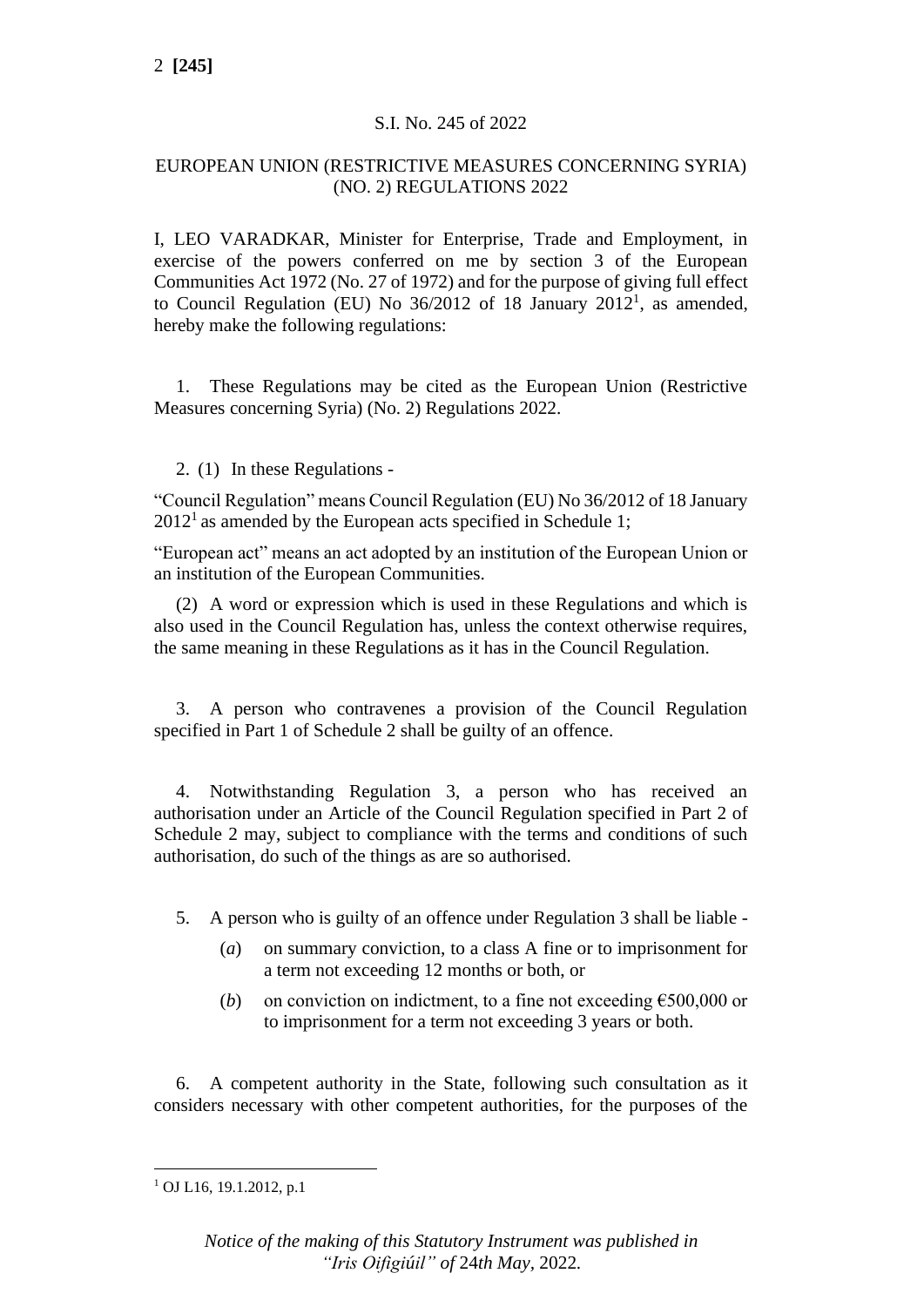administration and enforcement of the Council Regulation or these Regulations, may give in writing such directions to a person as it sees fit.

7. A person who fails to comply with a direction given under Regulation 6 within the time specified in the direction shall be guilty of an offence and shall be liable on summary conviction to a class A fine or to imprisonment for a term not exceeding 6 months or both.

8. Where an offence under these Regulations is committed by a body corporate and is proved to have been so committed with the consent or connivance of or to be attributable to any neglect on the part of any person, being a director, manager, secretary or other officer of the body corporate, or a person who was purporting to act in such capacity, that person shall, as well as the body corporate, be guilty of an offence and shall be liable to be proceeded against and punished as if he or she were guilty of the first-mentioned offence.

9. (1) Proceedings for an offence under these Regulations in relation to an act committed outside the State may be taken in any place in the State and the offence may for all incidental purposes be treated as having been committed in that place.

(2) Where a person is charged with an offence referred to in paragraph (1), no further proceedings in the matter (other than any remand in custody or on bail) may be taken except by or with the consent of the Director of Public Prosecutions.

(3) In proceedings for an offence referred to in paragraph (1),

- (*a*) a certificate purporting to be signed by an officer of the Department of Foreign Affairs and stating that a passport was issued by that Department to a person on a specified date, and
- (*b*) a certificate that is signed by an officer of the Minister for Justice and stating that, to the best of the officer's knowledge and belief, the person has not ceased to be an Irish citizen,

is evidence that the person was an Irish citizen on the date on which the offence is alleged to have been committed, and is taken to have been signed by the person purporting to have signed it, unless the contrary is shown.

(4) A person who has been acquitted or convicted of an offence in a place outside the State shall not be proceeded against for an offence under these Regulations in relation to an act committed outside the State consisting of the conduct, or substantially the same conduct, that constituted the offence of which the person has been acquitted or convicted.

10. European Union (Restrictive Measures concerning Syria) Regulations 2022 (S.I. No. 131 of 2022) are revoked.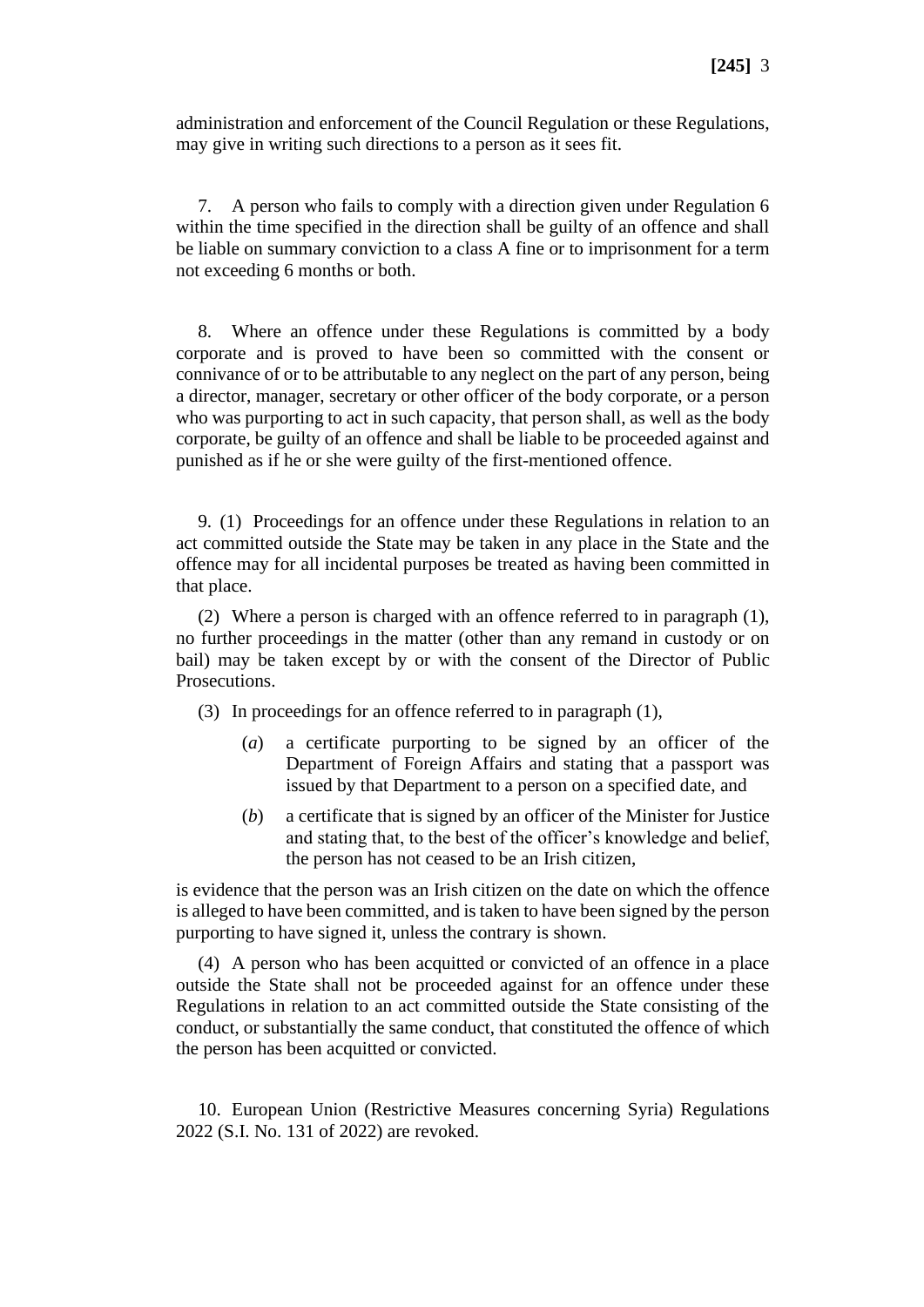## **Schedule 1**

#### **Council Regulation**

- 1. Council Implementing Regulation (EU) No 55/2012 of 23 January 2012<sup>2</sup>
- 2. Council Regulation (EU) No 168/2012 of 27 February 2012<sup>3</sup>
- 3. Council Implementing Regulation (EU) No 266/2012 of 23 March 2012<sup>4</sup>
- 4. Council Implementing Regulation (EU) No 410/2012 of 14 May 2012<sup>5</sup>
- 5. Council Implementing Regulation (EU) No 509/2012 of 15 June 2012<sup>6</sup>
- 6. Council Implementing Regulation 2012/544/CFSP of 25 June 2012<sup>7</sup>
- 7. Council Regulation (EU) No 545/2012 of 25 June 2012<sup>8</sup>
- 8. Council Implementing Regulation (EU) No 673/2012 of 23 July 2012<sup>9</sup>
- 9. Council Implementing Regulation (EU) No 742/2012 of 16 August 2012<sup>10</sup>
- 10. Council Regulation (EU) No 867/2012 of 24 September 2012<sup>11</sup>
- 11. Council Implementing Regulation (EU) No 944/2012 of 15 October  $2012^{12}$
- 12. Council Implementing Regulation (EU) No 1117/2012 of 29 November 2012<sup>13</sup>
- 13. Council Regulation (EU) No 325/2013 of 10 April 2013<sup>14</sup>
- 14. Council Implementing Regulation (EU) No 363/2013 of 22 April 2013<sup>15</sup>
- 15. Council Regulation (EU) No 517/2013 of 13 May 2013<sup>16</sup>
- 16. Council Regulation (EU) No 697/2013 of 22 July 2013<sup>17</sup>
- 17. Council Regulation (EU) No 1332/2013 of 13 December 2013<sup>18</sup>
- 18. Council Regulation (EU) No 124/2014 of 10 February 2014<sup>19</sup>

<sup>2</sup> OJ L 19, 24.1.2012, p.6 <sup>3</sup> OJ L 54, 28.2.2012, p.1 <sup>4</sup> OJ L 87, 24.3.2012, p.45 <sup>5</sup> OJ L 126, 15.5.2012, p.3 <sup>6</sup> OJ L 156, 16.6.2012, p.10 <sup>7</sup> OJ L 165, 26.6.2012, p.20 <sup>8</sup> OJ L 165, 26.6.2012, p.23 <sup>9</sup> OJ L 196, 24.7.2012, p.8 <sup>10</sup> OJ L 219, 17.8.2012, p.1 <sup>11</sup> OJ L 257, 25.9.2012, p.1 <sup>12</sup> OJ L 282, 16.10.2012, p.9 <sup>13</sup> OJ L 330, 30.11.2012, p.9 <sup>14</sup> OJ L 102, 11.4.2013, p.1 <sup>15</sup> OJ L 111, 23.4.2013, p.1 <sup>16</sup> OJ L 158, 10.6.2013, p.1 <sup>17</sup> OJ L 198, 23.7.2013, p.28 <sup>18</sup> OJ L 335, 14.12.2013, p.3 <sup>19</sup> OJ L 40, 11.2.2014, p.8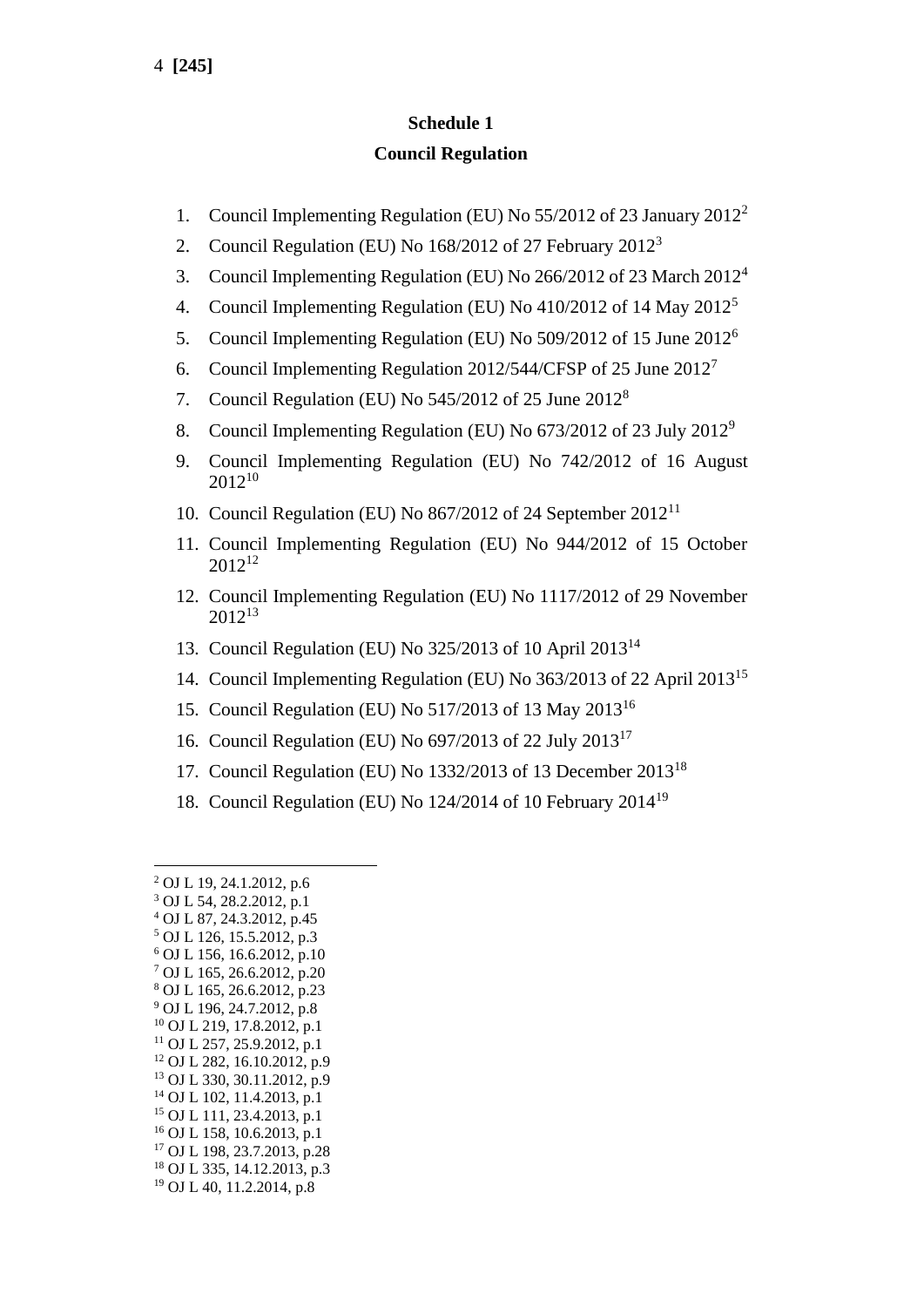- 19. Council Implementing Regulation (EU) No 578/2014 of 28 May 2014<sup>20</sup>
- 20. Council Implementing Regulation (EU) No 693/2014 of 23 June 2014<sup>21</sup>
- 21. Council Implementing Regulation (EU) No 793/2014 of 22 July 2014<sup>22</sup>
- 22. Council Implementing Regulation (EU) No 1013/2014 of 26 September  $2014^{23}$
- 23. Council Implementing Regulation (EU) No 1105/2014 of 20 October 2014<sup>24</sup>
- 24. Council Regulation (EU) No 1323/2014 of 12 December 2014<sup>25</sup>
- 25. Council Implementing Regulation (EU) 2015/108 of 26 January 2015<sup>26</sup>
- 26. Council Implementing Regulation (EU) 2015/375 of 6 March 2015<sup>27</sup>
- 27. Council Implementing Regulation (EU) 2015/780 of 19 May 2015<sup>28</sup>
- 28. Council Regulation (EU) 2015/827 of 28 May 2015<sup>29</sup>
- 29. Council Implementing Regulation (EU) 2015/828 of 28 May 2015<sup>30</sup>
- 30. Council Implementing Regulation (EU)  $2015/961$  of 22 June  $2015^{31}$
- 31. Council Regulation (EU) 2015/1828 of 12 October 2015<sup>32</sup>
- 32. Council Implementing Regulation (EU) 2015/2350 of 16 December 2015<sup>33</sup>
- 33. Council Implementing Regulation (EU) 2016/840 of 27 May 2016<sup>34</sup>
- 34. Council Implementing Regulation (EU) 2016/1893 of 27 October 2016<sup>35</sup>
- 35. Council Implementing Regulation (EU) 2016/1984 of 14 November  $2016^{36}$
- 36. Council Implementing Regulation (EU) 2016/1996 of 15 November  $2016^{37}$
- 37. Council Regulation (EU) 2016/2137 of 6 December 2016<sup>38</sup>

- <sup>34</sup> OJ L 141, 28.5.2016, p.30
- <sup>35</sup> OJ L 293, 28.10.2016, p.25
- <sup>36</sup> OJ L 305 I, 14.11.2016, p.1 <sup>37</sup> OJ L 308, 16.11.2016, p.3
- 38 OJ L 332, 7.12.2016, p.3

<sup>20</sup> OJ L 160, 29.5.2014, p.11

<sup>21</sup> OJ L 183, 24.6.2014, p.15 <sup>22</sup> OJ L 217, 23.7.2014, p.10

<sup>23</sup> OJ L 283, 27.9.2014, p.9

<sup>24</sup> OJ L 301, 21.10.2014, p.7

<sup>25</sup> OJ L 358, 13.12.2014, p.1

<sup>26</sup> OJ L 20, 27.1.2015, p.2

<sup>27</sup> OJ L 64, 7.3.2015, p.10

<sup>28</sup> OJ L 124, 20.5.2015, p.1

<sup>29</sup> OJ L 132, 29.5.2015, p.1

<sup>30</sup> OJ L 132, 29.5.2015, p.3

<sup>31</sup> OJ L 157, 23.6.2015, p.20

<sup>32</sup> OJ L 266, 13.10.2015, p.1

<sup>33</sup> OJ L 331, 17.12.2015, p.1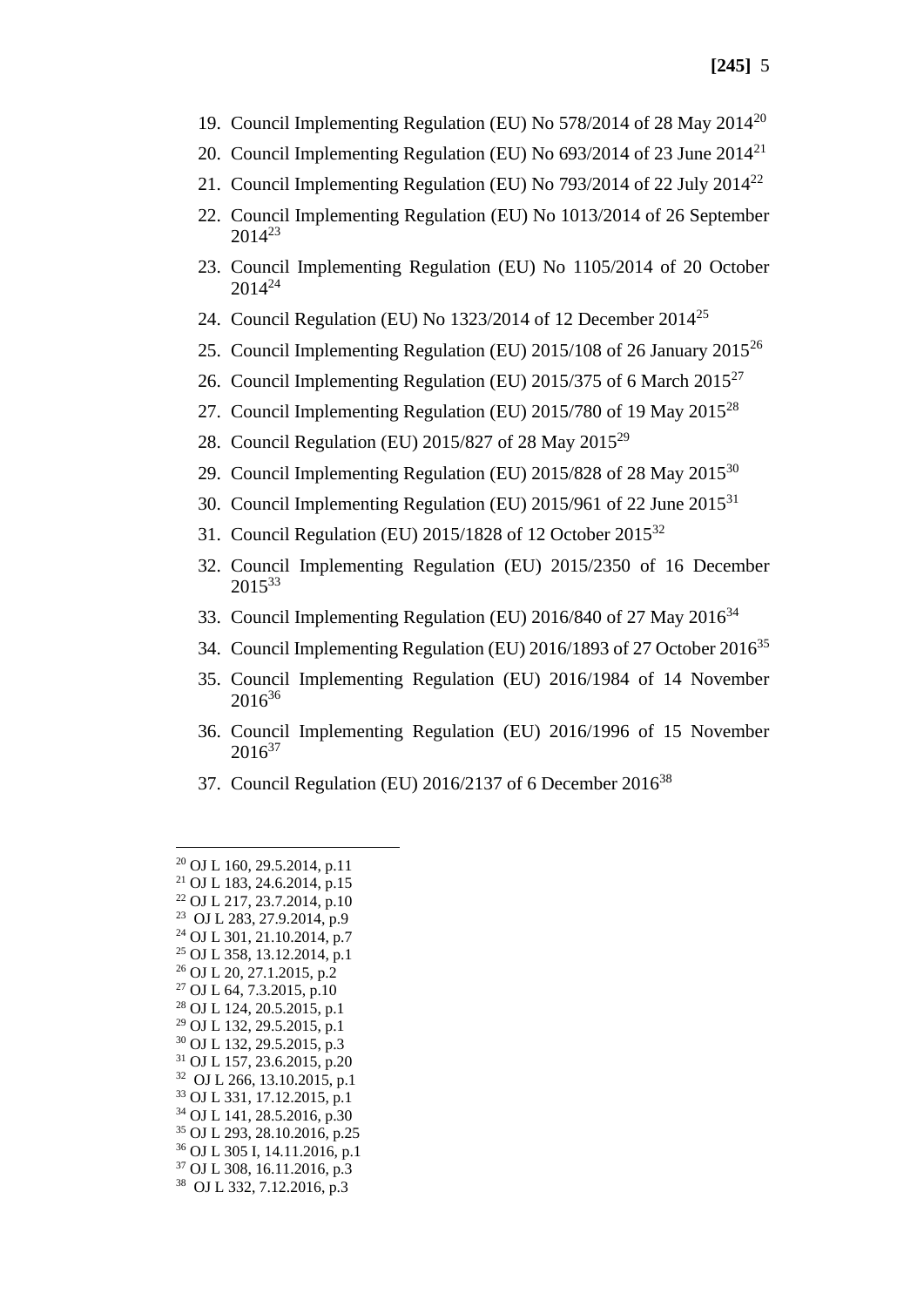- 38. Council Implementing Regulation (EU) 2017/480 of 20 March 2017<sup>39</sup>
- 39. Council Implementing Regulation (EU) 2017/907 of 29 May 2017<sup>40</sup>
- 40. Council Implementing Regulation (EU)  $2017/1241$  of 10 July  $2017<sup>41</sup>$
- 41. Council Implementing Regulation (EU) 2017/1327 of 17 July 2017<sup>42</sup>
- 42. Council Implementing Regulation (EU) 2017/1751 of 25 September 2017<sup>43</sup>
- 43. Council Implementing Regulation (EU) 2018/282 of 26 February 2018<sup>44</sup>
- 44. Council Implementing Regulation (EU) 2018/420 of 19 March 2018<sup>45</sup>
- 45. Council Implementing Regulation (EU) 2018/774 of 28 May 2018<sup>46</sup>
- 46. Council Implementing Regulation (EU) 2019/85 of 21 January 2019<sup>47</sup>
- 47. Council Implementing Regulation (EU) 2020/211 of 17 February 2020<sup>48</sup>
- 48. Council Implementing Regulation (EU) 2020/716 of 28 May 2020<sup>49</sup>
- 49. Council Implementing Regulation (EU)  $2020/1505$  of 16 October  $2020^{50}$
- 50. Council Implementing Regulation (EU) 2021/29 of 15 January 2021<sup>51</sup>
- 51. Council Implementing Regulation (EU)  $2021/743$  of 6 May  $2021^{52}$
- 52. Council Implementing Regulation (EU) 2021/848 of 27 May 2021<sup>53</sup>
- 53. Council Implementing Regulation (EU) 2021/1983 of 15 November  $2021^{54}$
- 54. Council Implementing Regulation (EU) 2021/2194 of 13 December 2021<sup>55</sup>
- 55. Council Implementing Regulation (EU) 2022/237 of 21 February 2022<sup>56</sup>
- 56. Council Implementing Regulation (EU) 2022/299 of 24 February 2022<sup>57</sup>

- <sup>42</sup> OJ L 185, 18.7.2017, p.20
- <sup>43</sup> OJ L 246, 26.9.2017, p.1
- <sup>44</sup> OJ L 54 I, 26.2.2018, p.3
- <sup>45</sup> OJ L 75 I, 19.3.2018, p.1
- <sup>46</sup> OJ L 131, 29.5.2018, p.1
- <sup>47</sup> OJ L 18, 21.1.2019, p.4
- <sup>48</sup> OJ L 43, 17.2.2020, p.1 <sup>49</sup> OJ L 168, 29.5.2020, p.1
- <sup>50</sup> OJ L 342 I, 16.10.2020, p.1
- <sup>51</sup> OJ L 12 I, 15.01.2021, p.1
- <sup>52</sup> OJ L 160, 07.05.2021, p.1
- <sup>53</sup> OJ L 188, 28.05.2021, p.18
- <sup>54</sup> OJ L 402 I, 15.11.2021, p.1
- <sup>55</sup> OJ L 445 I, 13.12.2021, p.7
- <sup>56</sup> OJ L 40, 21.02.2022, p.6
- <sup>57</sup> OJ L 46, 25.02.2022, p.1

<sup>39</sup> OJ L 75, 21.3.2017, p.12

<sup>40</sup> OJ L 139, 30.5.2017, p.15 <sup>41</sup> OJ L 178, 11.7.2017, p.1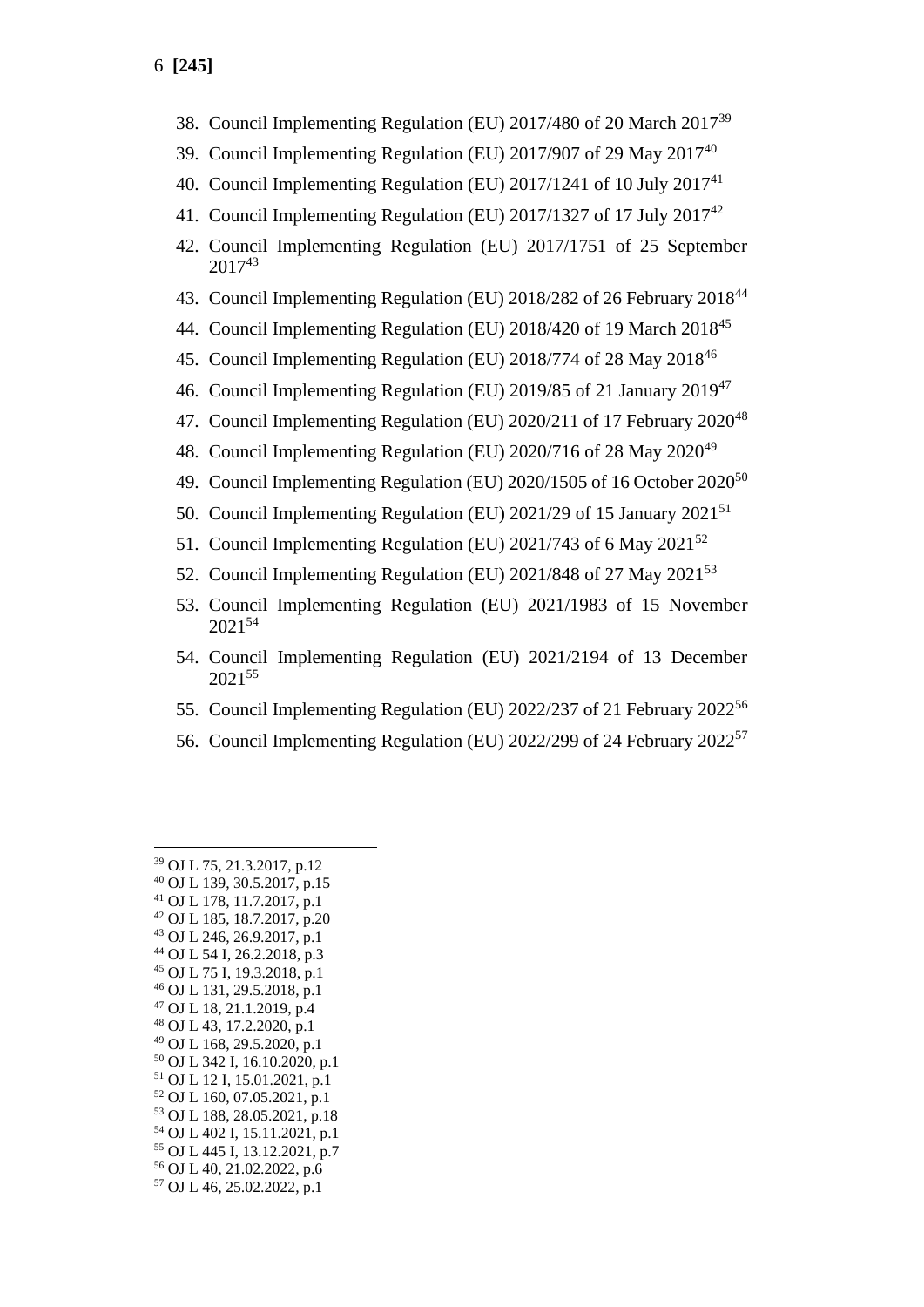#### **Schedule 2**

#### **Part 1**

### **Provision of Council Regulation**

Article 2a(1) Article 3(1) Article 3a Article 4(1) Article 5(1) Article 6 Article 7a(1) Article 8(1) Article 9 Article 11 Article 11a(1) Article 11b(1) Article 11c(1) Article 12(1) Article 13 Article 14 Article 24 Article 25 Article 26 Article 26a Article 27a Article 29(1)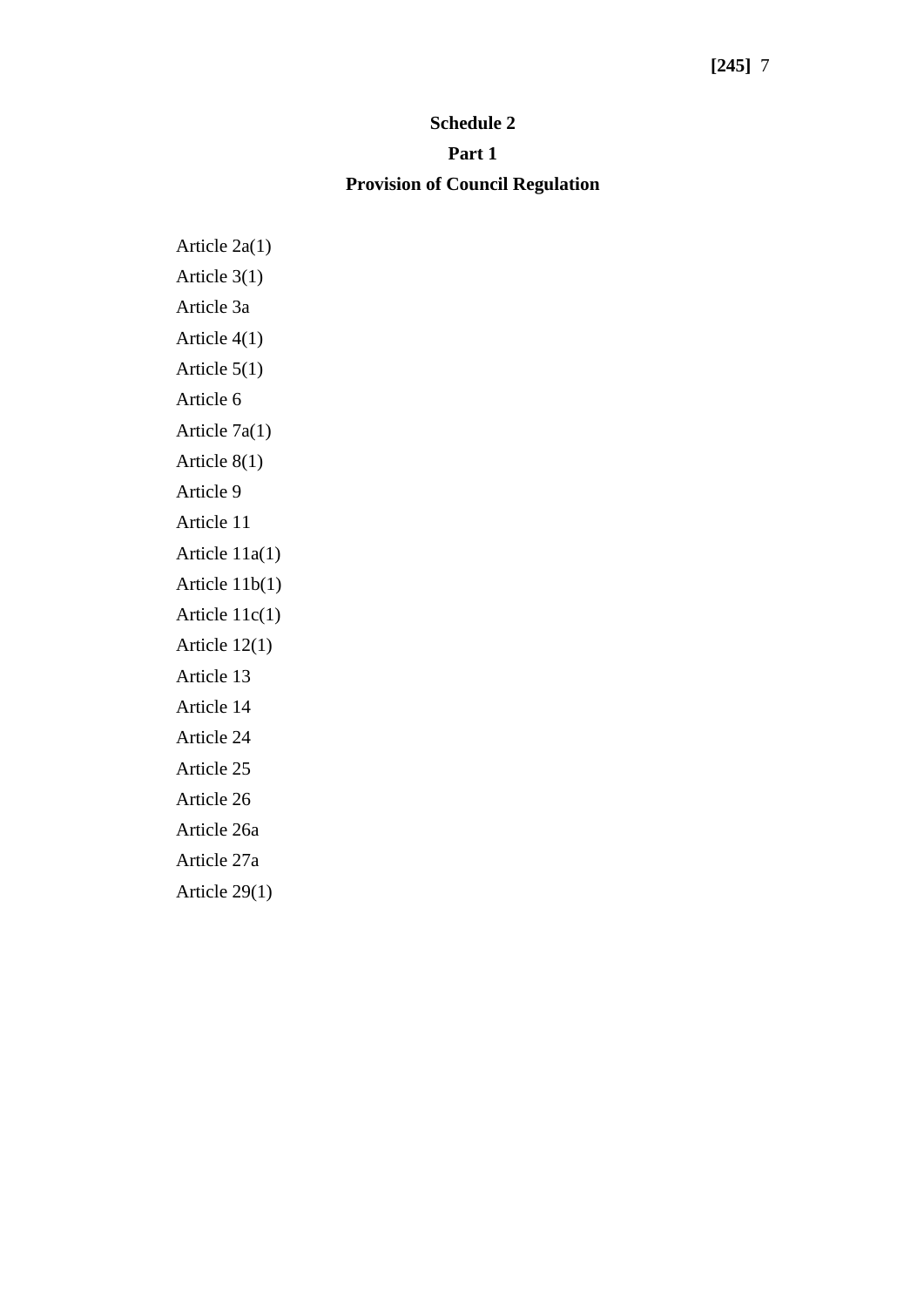8 **[245]**

# **Part 2 Provision of Council Regulation**

Article 2a(2) or (3) Article  $2b(1)$  or  $(3)$ Article 3(3), (4) or (5) Article 4(1) Article 5(1) Article 6a(2) Article 7a(3) Article 9a(1) Article 13a(1) Article 16 Article 16a(2) or (3) Article 17 Article 18(1) Article 20 Article 20a Article 21a Article 21c(1) Article 25a(1)



GIVEN under my Official Seal, 12 May, 2022.

LEO VARADKAR, Minister for Enterprise, Trade and Employment..